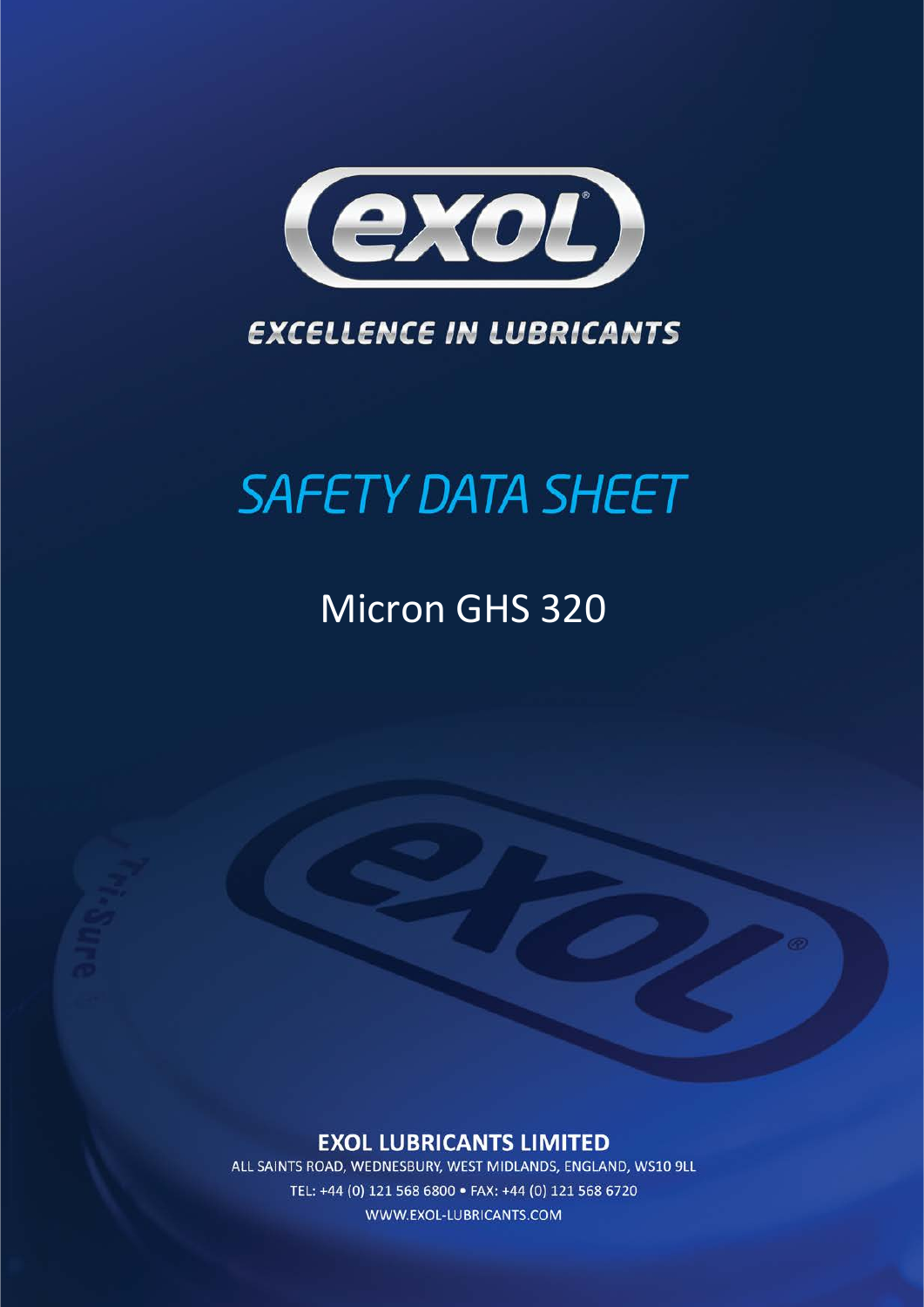

# **SAFETY** DATA SHEET

## **Micron GHS 320**

**Product Code: L270**

#### **SECTION 1 IDENTIFICATION OF SUBSTANCE/MIXTURE AND OF COMPANY/UNDERTAKING 1.1 Product Identifier** Micron GHS 320 **Product Code** L<sub>270</sub> **1.2 Relevant identified uses of the substance or mixture and uses advised against** Multi-functional oil for machine tooling and general factory equipment Do not use in any other application. **1.3 Company Exol Lubricants Limited** All Saints Road, Wednesbury, West Midlands, WS10 9TS **1.4 Emergency Telephone Number** +44 (0) 121 568 6800 (Monday – Friday 08.30 – 17.00 hrs GMT) **1.5 Other Information** Preparation Date: 03/03/2015 **SECTION 2 HAZARD IDENTIFICATION 2.1 Classification of the substance or mixture** Not classified as hazardous in accordance with CLP (EC 1272/2008) and DPD (1999/45/EC) **2.2 Label Elements** No labelling required<br> **2.3 Other Hazards** No labelling required<br>
DMSO extract <3 we **DMSO extract <3 weight % (IP 346) SECTION 3 COMPOSITION/ INFORMATION ON INGREDIENTS 3.2 Mixtures Hazardous Ingredients EC No. REACH Reg. No. GHS Classification DSD Classification Conc. %** No hazardous ingredients present at a concentration at or exceeding the Declaration of Content Limit **SECTION 4 FIRST AID MEASURES 4.1 Description of first aid measures** If inhalation of mists, fumes or vapour causes irritation to the nose or throat, or coughing, remove to fresh air. If symptoms persist obtain medical advice. **Eyes** Wash eye thoroughly with copious quantities of water, ensuring eyelids are held open. Obtain medical advice if any pain or redness develops or persists. **Skin** Wash skin thoroughly with soap and water as soon as reasonably practicable. Remove heavily contaminated clothing and wash underlying skin. **Ingestion** If contamination of the mouth occurs, wash out thoroughly with water. Except as a deliberate act, the ingestion of large amounts of product is unlikely. If it should occur, do not induce vomiting; obtain medical advice. **4.2 Most important symptoms and effects, both acute and delayed** No ill effects known **4.3 Indication of immediate medical attention and special treatment needed, if necessary** Eye contact: immediately wash out with plenty of water **SECTION 5 FIRE-FIGHTING MEASURES 5.1 Extinguishing media** Foam, dry powder, carbon dioxide or water fog. Water can be used to cool and protect exposed material. **5.2 Specific hazards arising from the**  This product may give rise to hazardous fumes in a fire.

**substance or mixture**

**5.3 Advice for fire-fighters** Wear self-contained breathing apparatus.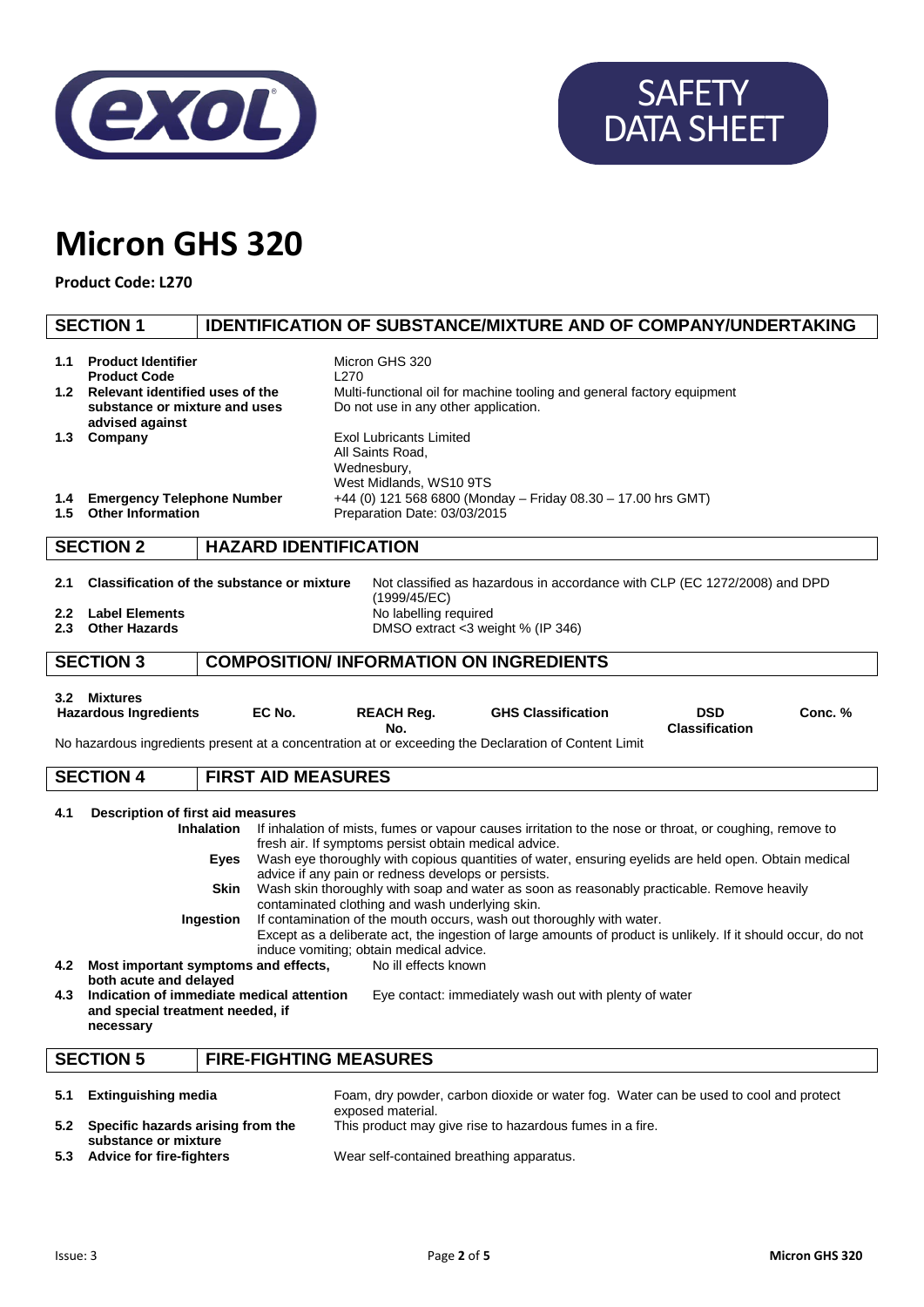

# SAFETY DATA SHEET

### **SECTION 6 ACCIDENTAL RELEASE MEASURES**

| 6.1<br>6.2<br>6.3<br>6.4 | Personal precautions,<br>protective equipment and<br>emergency procedures<br><b>Environmental precautions</b><br>Methods and material for<br>containment and cleaning up<br>Reference to other sections | Wear Personal Protective Equipment. Spilled material may make surfaces slippery. Where<br>possible and without risk of injury, attempt to stop source of spill and contain. Protect<br>environmentally sensitive areas and water supplies.<br>Protect drains from potential spills to minimise contamination. Do not wash product into drainage<br>system.<br>In the case of large spills contact the appropriate authorities. In the case of spillage on water,<br>prevent the spread of product by the use of suitable barrier equipment. Recover product from the<br>surface. Protect environmentally sensitive areas and water supplies.<br>Absorb into dry earth or sand, transfer into suitable containers for disposal.<br>Personal protective equipment: See section 8 |  |  |
|--------------------------|---------------------------------------------------------------------------------------------------------------------------------------------------------------------------------------------------------|--------------------------------------------------------------------------------------------------------------------------------------------------------------------------------------------------------------------------------------------------------------------------------------------------------------------------------------------------------------------------------------------------------------------------------------------------------------------------------------------------------------------------------------------------------------------------------------------------------------------------------------------------------------------------------------------------------------------------------------------------------------------------------|--|--|
|                          | <b>SECTION 7</b>                                                                                                                                                                                        | <b>HANDLING AND STORAGE</b>                                                                                                                                                                                                                                                                                                                                                                                                                                                                                                                                                                                                                                                                                                                                                    |  |  |
| 7.1<br>7.2               | <b>Precautions for safe</b><br>handling<br><b>Conditions for safe</b><br>storage, including<br>any incompatibilities<br>7.3 Specific end use(s)                                                         | Avoid contact with eyes. If splashing is likely to occur wear a full face visor or chemical goggles as<br>appropriate. Avoid direct contact with the substance.<br>Good working practices, high standards of personal hygiene and plant cleanliness must be maintained at<br>all times. Wash hands thoroughly after contact. Use disposable cloths and discard when soiled. Do not<br>put soiled cloths into pockets.<br>Use a suitable barrier cream at regular intervals.<br>Store in cool well-ventilated area in original packaging.<br>Intended for use as a multi-functional machine and general factory oil.                                                                                                                                                            |  |  |
|                          | <b>SECTION 8</b>                                                                                                                                                                                        | <b>EXPOSURE CONTROLS/PERSONAL PROTECTION</b>                                                                                                                                                                                                                                                                                                                                                                                                                                                                                                                                                                                                                                                                                                                                   |  |  |
| 8.1                      | <b>Control parameters</b><br>Country<br>EU                                                                                                                                                              | Long Term (8 Hours TWA)<br>Short Term (15 Mins)<br><b>Substance</b><br>5 ma/m <sup>3</sup><br>Oil Mist                                                                                                                                                                                                                                                                                                                                                                                                                                                                                                                                                                                                                                                                         |  |  |
| 8.2                      | <b>Exposure controls</b>                                                                                                                                                                                | Ensure adequate ventilation. Use personal protective equipment and/or local exhaust ventilation to                                                                                                                                                                                                                                                                                                                                                                                                                                                                                                                                                                                                                                                                             |  |  |

control mists or vapours when needed.<br> **Hand Protection:** PVC gloves **Hand Protection:** PVC gloves<br> **Eye Protection:** Safety glasses **Eye Protection:**<br>Skin Protection: **Skin Protection:** Normal work wear **Respiratory Protection:** Not normally required.

#### **SECTION 9 PHYSICAL AND CHEMICAL PROPERTIES**

**9.1 Information on basic physical and chemical** 

| properties                                   |              |                   |
|----------------------------------------------|--------------|-------------------|
| <b>Typical Values</b>                        |              |                   |
| Grades:                                      |              | Micron GHS 320    |
|                                              | <b>Units</b> |                   |
| Appearance                                   |              | Amber liquid      |
| Odour                                        |              | Characteristic    |
| <b>Odour Threshold</b>                       |              | No data available |
| рH                                           |              | Not applicable    |
| Pour point/range                             | °C           | No data available |
| Initial boiling point and range              | °C           | No data available |
| Flash point (COC)                            | °C           | 275               |
| <b>Auto Flammability</b>                     | °C           | No data available |
| Upper/lower flammability or explosive limits |              | Not applicable    |
| Vapour pressure                              | hPa(20°C)    | No data available |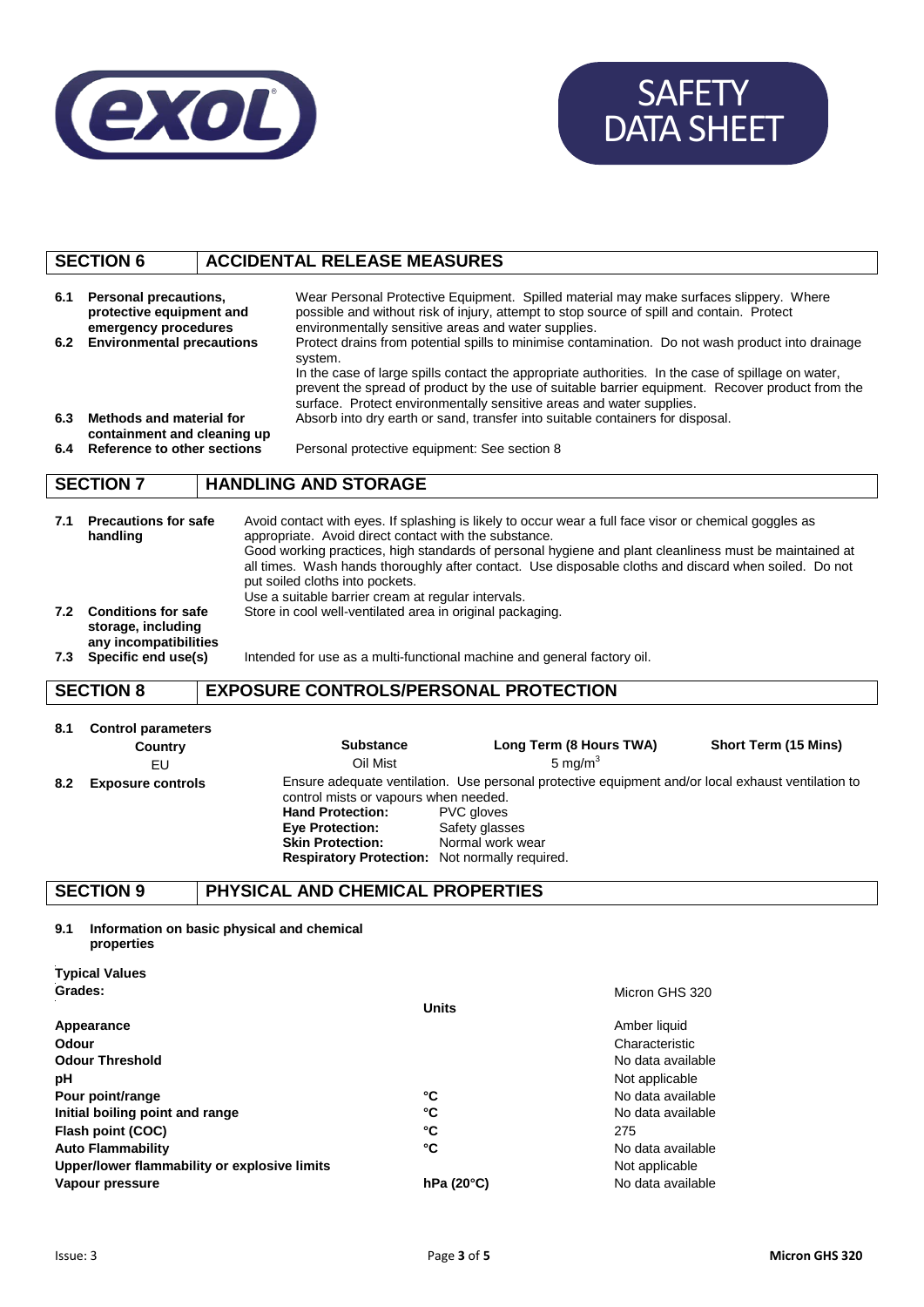



**mm²/s** 24.2 @ 100°C<br>Not applicable

**Relative density kg/m<sup>3</sup> by a contract of the set of the set of the set of the set of the set of the set of the set of the set of the set of the set of the set of the set of the set of the set of the set of the set of t Solubility - water kg/m³** Insoluble **Partition coefficient n-octanol/water** No data available **Autoignition temperature**<br> **Autoignition temperature**<br> **Decomposition temperature Decomposition temperature Viscosity mm²/s** 320.0 @ 40°C

Evaporation rate<br> **Evaporation rate** Not applicable<br> **Vapour density** Not applicable **Vapour density Explosive properties** None **Oxidising properties** 

**9.2 Other Information** None

#### **SECTION 10 STABILITY AND REACTIVITY**

| 10.1 Reactivity                            | No dangerous reactions known under normal conditions of use |
|--------------------------------------------|-------------------------------------------------------------|
| 10.2 Chemical stability                    | Stable under recommended storage conditions                 |
| 10.3 Possibility of hazardous<br>reactions | None known                                                  |
| 10.4 Conditions to avoid                   | Keep away from fire, sparks and heated surfaces             |
| 10.5 Incompatible materials                | Incompatible with strong acids and oxidising agents         |
| 10.6 Hazardous decomposition<br>products   | No hazardous decomposition products are known.              |
|                                            |                                                             |

#### **SECTION 11 TOXICOLOGICAL INFORMATION**

**11.1 Information on toxicological effects Acute Toxicity** -**Oral** -**Inhalation** -**Dermal** Low order of acute toxicity Low order of acute toxicity Low order of acute toxicity **Corrosivity/Irritation** -**Eye** - **Skin** -**Respiratory Tract** No components present that are classified as eye irritants. No components present that are classified as skin irritants but may cause skin irritation due to de-fatting effect on skin. No components present that are classified as respiratory irritants. **Sensitisation** -**Skin** - **Respiratory** No evidence of sensitisation effects. No evidence of sensitisation effects.<br>No data available. **Repeated-dose Toxicity Mutagenicity Mutagenicity** No evidence of mutagenicity.<br> **Carcinogenicity** No evidence of carcinogenici **Carcinogenicity** No evidence of carcinogenicity.<br> **Reproductive Toxicity** No evidence of reproductive to: No evidence of reproductive toxicity.

#### **SECTION 12 ECOLOGICAL INFORMATION**

| 12.1 Toxicity                                     | No data available.                                                                                                                                                                                      |
|---------------------------------------------------|---------------------------------------------------------------------------------------------------------------------------------------------------------------------------------------------------------|
| 12.2 Persistence and Degradability                | Not readily biodegradable.                                                                                                                                                                              |
| 12.3 Bioaccumulative Potential                    | No data available                                                                                                                                                                                       |
| 12.4 Mobility in Soil                             | The product is insoluble in water and mainly not volatile. Product can penetrate soil until<br>reaching the surface of ground water. Degradation occurs extremely slowly under<br>anaerobic conditions. |
| 12.5 Results of PBT and vPvB<br><b>Assessment</b> | This substance is not considered to be persistent, bioaccumulating nor toxic (PBT). This<br>substance is not considered to be very persistent nor very bioaccumulating (vPvB).                          |
| 12.6 Other Adverse Effects                        | Information given is based on data on the components and the ecotoxicology of similar<br>products.                                                                                                      |